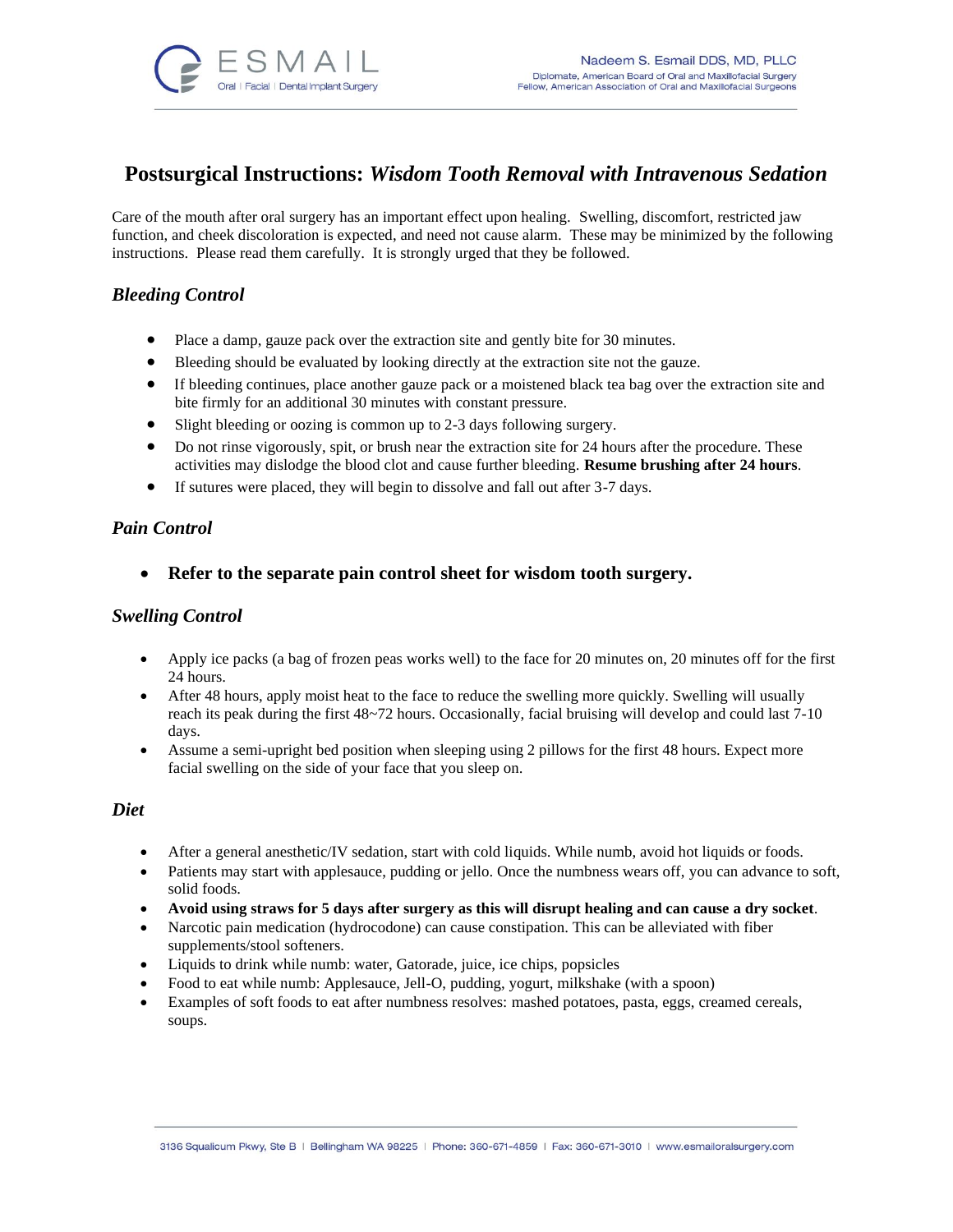

# *Antibiotics*

- Take the pills as directed until they are gone.
- Irregularity of bowel habits can be caused by antibiotics. If you develop diarrhea stop the antibiotics and call the office.

#### *Nausea*

- If you experience nausea, stop taking pain medications and food and wait one hour, then slowly restart clear fluids and soft foods. Advance your diet to more solid foods (yogurt, bananas) and restart the pain medications.
- If you vomit, wait one hour before eating or taking pain medication.
- If you cannot control your nausea/vomiting, please call our office for additional instructions.

# *Oral Hygiene*

- **Resume brushing your teeth the day after surgery**. You may gently brush the areas near the extraction site.
- Avoid aggressive spitting and any alcohol-based mouthwashes for 1 week after surgery.
- Rinse your mouth with warm salt-water (1/2 teaspoon of salt in a large glass of water) after each meal and at bedtime. Begin this the day after surgery and continue for one week.

### *Physical Exercise*

- Avoid physical activity the day of surgery and for the next 2 post-operative days. You can begin working out 3 days after surgery, but do not expect to perform optimally until 7 days after surgery.
- When you are physically active, you may experience an increase in pain or soreness. If this occurs, discontinue that activity.

#### *Travel*

- It is advised that you do not travel until your 1-week, post-operative appointment
- A change of pressure (elevators, elevation, or airplanes) may be uncomfortable and cause oral or nasal bleeding, but this should not cause a surgical complication.

#### *Smoking*

• Do not to smoke or vape for at least 24 hours after surgery. It is best to avoid smoking for 1 week as this will help to insure a rapid and uneventful recovery.

# *Allergic Reaction / After Hours Contact*

• If you develop hives or a rash, discontinue all medication and immediately contact our office.